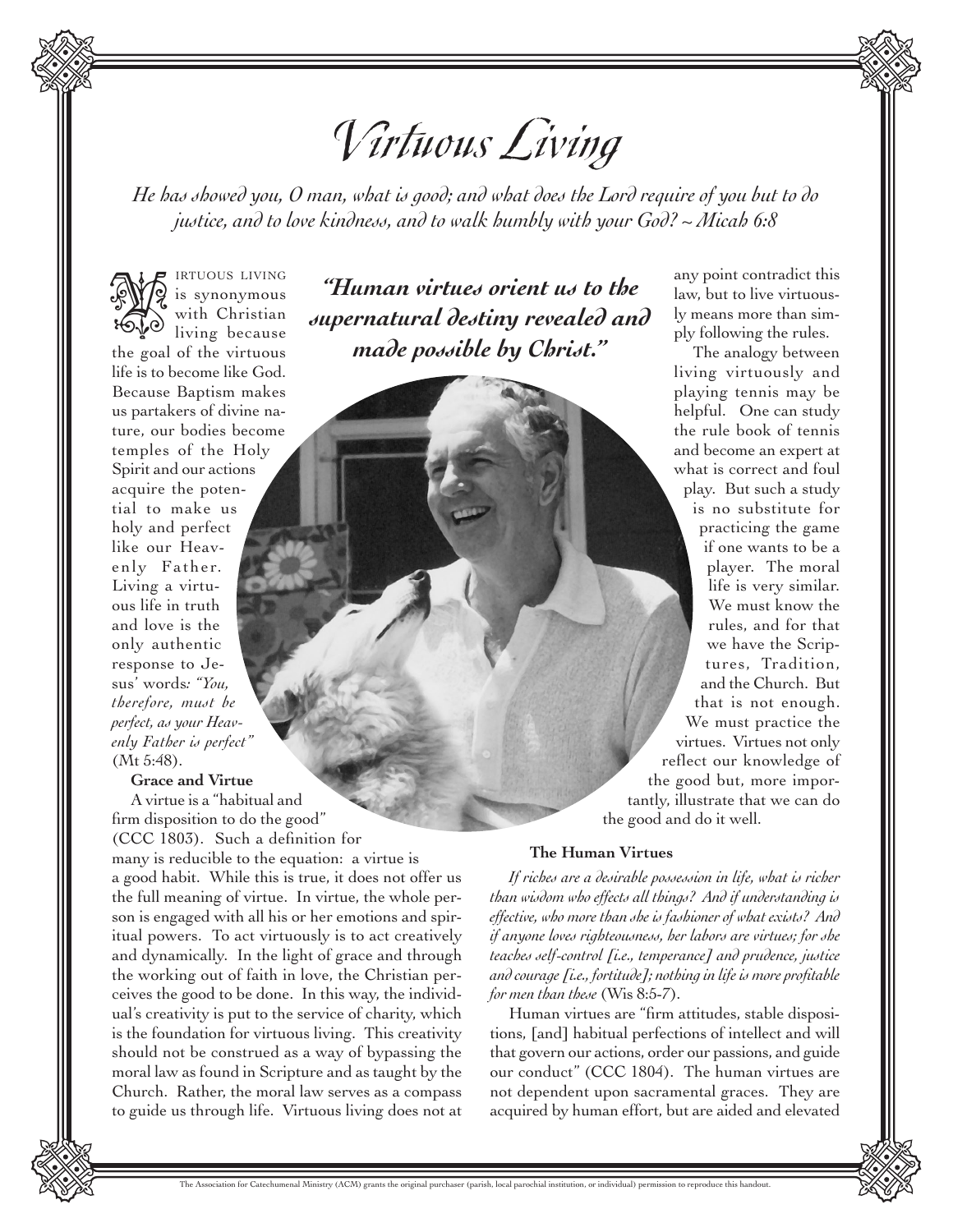

## **The Cardinal Virtues**

**Prudence** causes our intellects to perceive our true good; it directs what is to be done or avoided in the

are called to seek the common good and work toward greater justice for all. Notwithstanding these obligations, the Christian is called to *preferential love* for the poor because they are especially in need of justice. Justice perfects the love of neighbor and is essential for the promotion of good order and equality.

**Fortitude** provides the strength to accomplish good actions in the face of difficulties. Many times, a great enterprise is begun for a good cause but soon is abandoned when problems arise. This virtue helps

# *"The virtues work in harmony toward the attainment of our ultimate goal and perfection."*



pursuit of that good. In this respect, prudence can be considered chief among the virtues because it shapes and guides all aspects of our living. Scripture says*, "In everything a prudent man acts with knowledge"* (Prv 13:16). For the Christian, this knowledge is both that which comes through the natural light of reason and that which is revealed through the supernatural gift of faith. A Christian who is enlightened by faith can discover greater ways to accomplish good actions through the exercise of prudence.

**Justice** governs our relationship with others. This virtue helps promote equality between persons and is the foundation for any society. All people in society one overcome fear, resist the temptation to quit, and remain in pursuit of the good. Inspired by charity, fortitude enables the Christian to risk great things even his or her life for the sake of a greater good. The spiritual gift of courage reinforces fortitude in the face of danger and helps overcome our fear of death. Scripture says*, "forgetting what lies behind and straining forward to what lies ahead, I press on toward the goal for the prize of the upward call of God in Christ Jesus"* (Phil 3:13-14).

**Temperance** is the virtue of moderation. Natural pleasures are part of God's creation and have been placed in our path for our enjoyment. Howev-